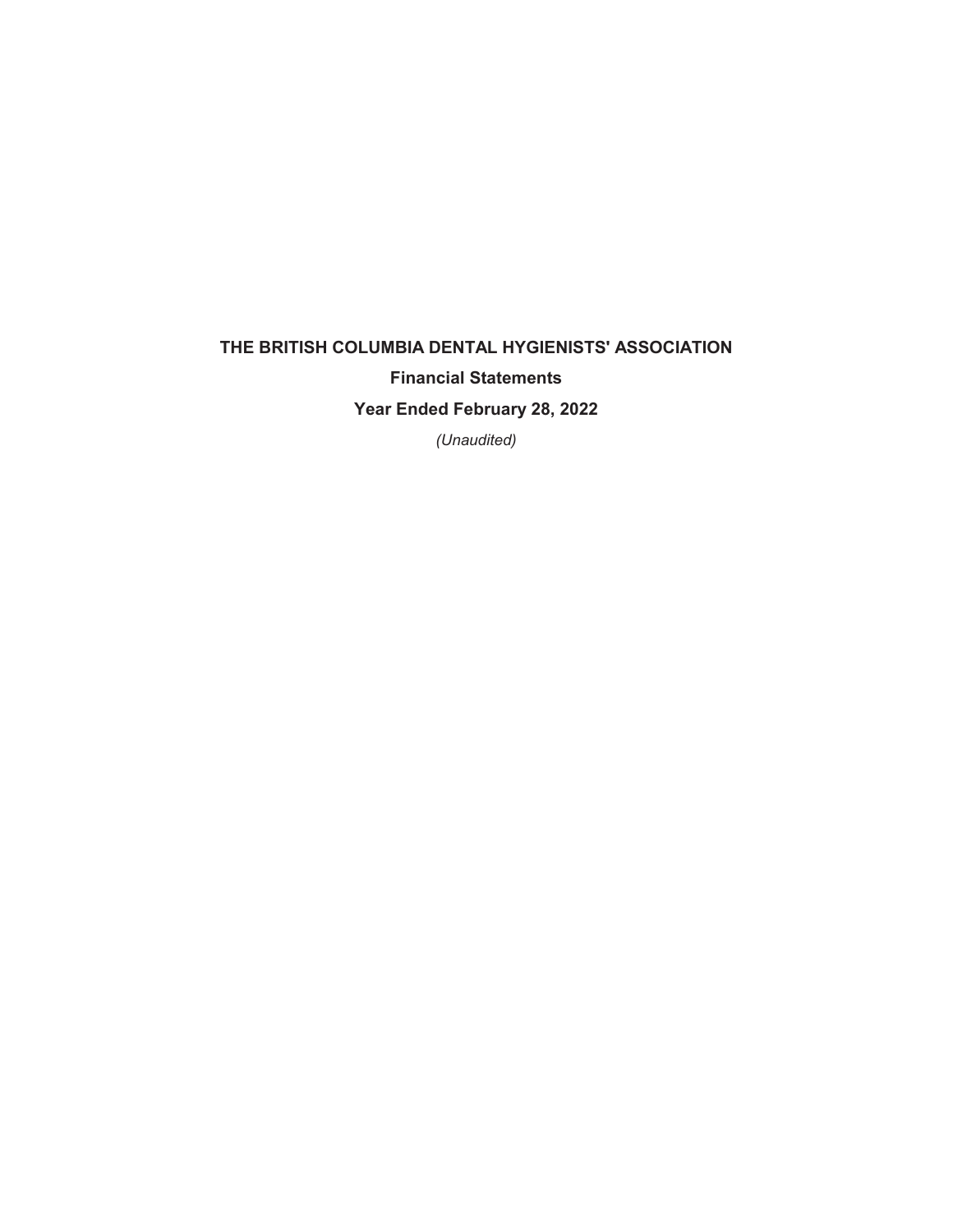

DALE MATHESON CARR-HILTON LABONTE LLP CHARTERED PROFESSIONAL ACCOUNTANTS

# **INDEPENDENT PRACTITIONER'S REVIEW ENGAGEMENT REPORT**

To the Board of BC Dental Hygienists' Association

We have reviewed the accompanying financial statements of The British Columbia Dental Hygienists' Association (the organization) that comprise the statement of financial position as at February 28, 2022, and the statements of revenues and expenses, changes in net assets and cash flows for the year then ended, and a summary of significant accounting policies and other explanatory information.

#### *Management's Responsibility for the Financial Statements*

Management is responsible for the preparation and fair presentation of these financial statements in accordance with Canadian accounting standards for not-for-profit organizations (ASNPO), and for such internal control as management determines is necessary to enable the preparation of financial statements that are free from material misstatement, whether due to fraud or error.

#### *Practitioner's Responsibility*

Our responsibility is to express a conclusion on the accompanying financial statements based on our review. We conducted our review in accordance with Canadian generally accepted standards for review engagements, which require us to comply with relevant ethical requirements.

A review of financial statements in accordance with Canadian generally accepted standards for review engagements is a limited assurance engagement. The practitioner performs procedures, primarily consisting of making inquiries of management and others within the entity, as appropriate, and applying analytical procedures, and evaluates the evidence obtained.

The procedures performed in a review are substantially less in extent than, and vary in nature from, those performed in an audit conducted in accordance with Canadian generally accepted auditing standards. Accordingly, we do not express an audit opinion on these financial statements.

#### *Conclusion*

Based on our review, nothing has come to our attention that causes us to believe that the financial statements do not present fairly, in all material respects, the financial position of The British Columbia Dental Hygienists' Association as at February 28, 2022, and the results of its operations and its cash flows for the year then ended in accordance with ASNPO.

#### *Other Matters*

The financial statements of the Company for the year ended February 28, 2021, were reviewed by another accountant who expressed an unmodified conclusion on those statements on June 3, 2021.

OMLL

Port Coquitlam, BC **DALE MATHESON CARR-HILTON LABONTE** LLP May 26, 2022 CHARTERED PROFESSIONAL ACCOUNTANTS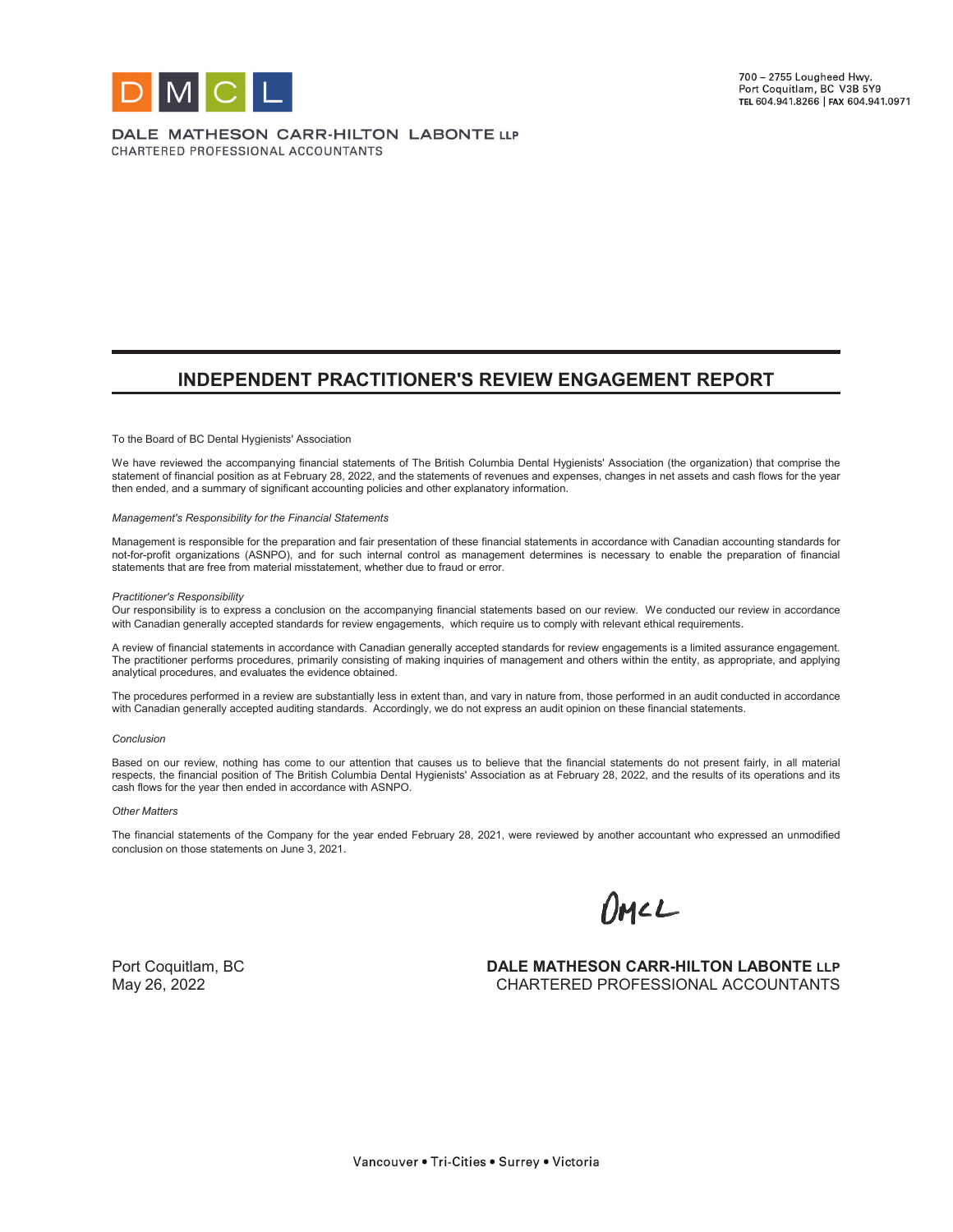### **Statement of Financial Position**

# **February 28, 2022**

*(Unaudited)*

|                                                                                                                                        |    | 2022                                                 | 2021                                     |
|----------------------------------------------------------------------------------------------------------------------------------------|----|------------------------------------------------------|------------------------------------------|
| <b>ASSETS</b>                                                                                                                          |    |                                                      |                                          |
| <b>CURRENT</b><br>Cash<br>Accounts receivable<br>Short-term deposits (Note 3)<br>Prepaid expenses<br>Goods and services tax receivable | \$ | 216,906<br>2,520<br>$\blacksquare$<br>2,958<br>4,167 | \$<br>181,807<br>103,302<br>2,394<br>381 |
|                                                                                                                                        |    | 226,551                                              | 287,884                                  |
| LONG-TERM DEPOSIT (Note 4)                                                                                                             |    | 104,851                                              |                                          |
| CAPITAL ASSETS (Note 5)                                                                                                                |    | 10,687                                               | 16,053                                   |
| <b>INTANGIBLE ASSETS (Note 6)</b>                                                                                                      |    | 28,156                                               | 18,504                                   |
| INTERNALLY RESTRICTED DEPOSIT (Note 7)                                                                                                 |    | 163,816                                              | 162,512                                  |
|                                                                                                                                        | S. | 534,061                                              | \$<br>484,953                            |
| <b>LIABILITIES AND NET ASSETS</b><br><b>CURRENT</b>                                                                                    |    |                                                      |                                          |
| Accounts payable and accrued liabilities<br>Government remittances payable                                                             | \$ | 12,888<br>12,361                                     | \$<br>21,445<br>7,634                    |
|                                                                                                                                        |    | 25,249                                               | 29,079                                   |
| LEASE COMMITMENT (Note 8)                                                                                                              |    |                                                      |                                          |
| <b>NET ASSETS</b><br>General fund<br>Invested in capital and intangible assets<br>Internally restricted (Note 10)                      |    | 306,154<br>38,842<br>163,816                         | 258,805<br>34,557<br>162,512             |
|                                                                                                                                        |    | 508,812                                              | 455,874                                  |
|                                                                                                                                        | \$ | 534,061                                              | \$<br>484,953                            |

# **ON BEHALF OF THE BOARD**

\_\_\_\_\_\_\_\_\_\_\_\_\_\_\_\_\_\_\_\_\_\_\_\_\_\_\_\_\_ *Chair*

\_\_\_\_\_\_\_\_\_\_\_\_\_\_\_\_\_\_\_\_\_\_\_\_\_\_\_\_\_ *Vice-Chair*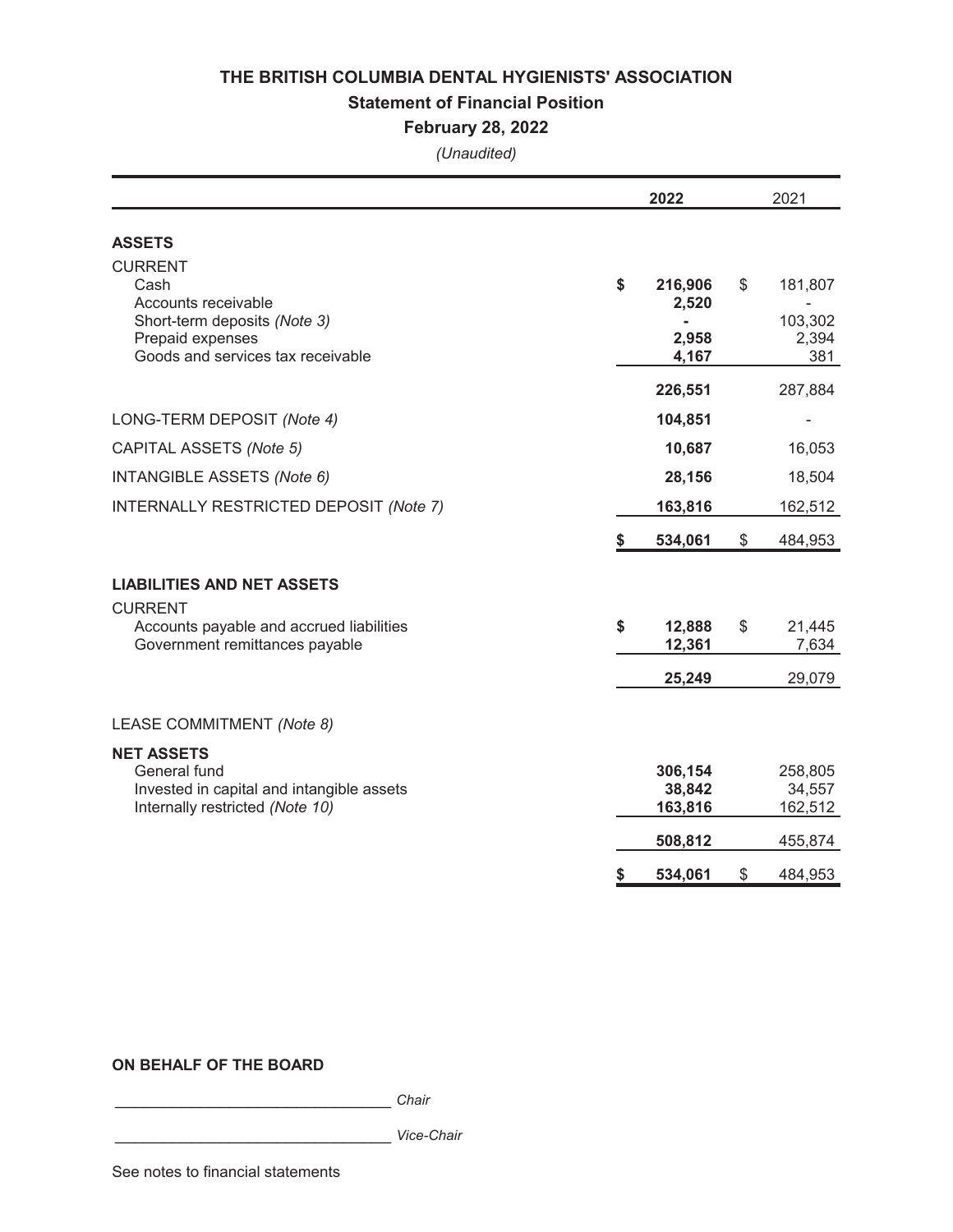# **Statement of Revenues and Expenses**

# **Year Ended February 28, 2022**

|                                                      | 2022          | 2021          |
|------------------------------------------------------|---------------|---------------|
| <b>REVENUES</b>                                      |               |               |
| Membership dues                                      | \$<br>672,306 | \$<br>648,028 |
| Anti-Stigma                                          | 16,500        | 15,000        |
| Service income                                       | 19,207        | 13,474        |
| Program fees                                         | 500           | 5,130         |
| Interest                                             | 3,215         | 4,228         |
| Miscellaneous                                        | 8,613         | 80            |
|                                                      | 720,341       | 685,940       |
| <b>EXPENSES</b>                                      |               |               |
| Amortization                                         | 15,702        | 24,916        |
| Anti-Stigma advocacy and outreach                    | 3,360         | 12,350        |
| Bank and merchant fees                               | 4,814         | 308           |
| Communications and newsletter                        | 5,071         | 1,515         |
| Conferences and meetings                             |               | 4,872         |
| Courses                                              | 1,200         | 30,686        |
| Education                                            | 11,995        | 25,504        |
| Governance                                           | 39,475        | 35,241        |
| Insurance                                            | 8,589         | 1,764         |
| Office                                               | 30,219        | 25,960        |
| Professional fees                                    | 41,365        | 11,578        |
| <b>Public relations</b>                              | 11,167        | 4,011         |
| Rent                                                 | 57,003        | 58,436        |
| Salaries and benefits                                | 426,429       | 338,365       |
| Scholarships                                         | 4,761         | 4,060         |
| Telephone                                            | 3,551         | 1,703         |
| Travel                                               | 2,323         | 1,030         |
| Website                                              | 379           | 398           |
|                                                      | 667,403       | 582,697       |
| <b>EXCESS OF REVENUES OVER EXPENSES BEFORE OTHER</b> |               |               |
| <b>ITEM</b>                                          | 52,938        | 103,243       |
| <b>OTHER ITEM</b>                                    |               |               |
| Loss on disposal of capital and intangible assets    |               | 14,957        |
| <b>EXCESS OF REVENUES OVER EXPENSES</b>              | \$<br>52,938  | \$<br>88,286  |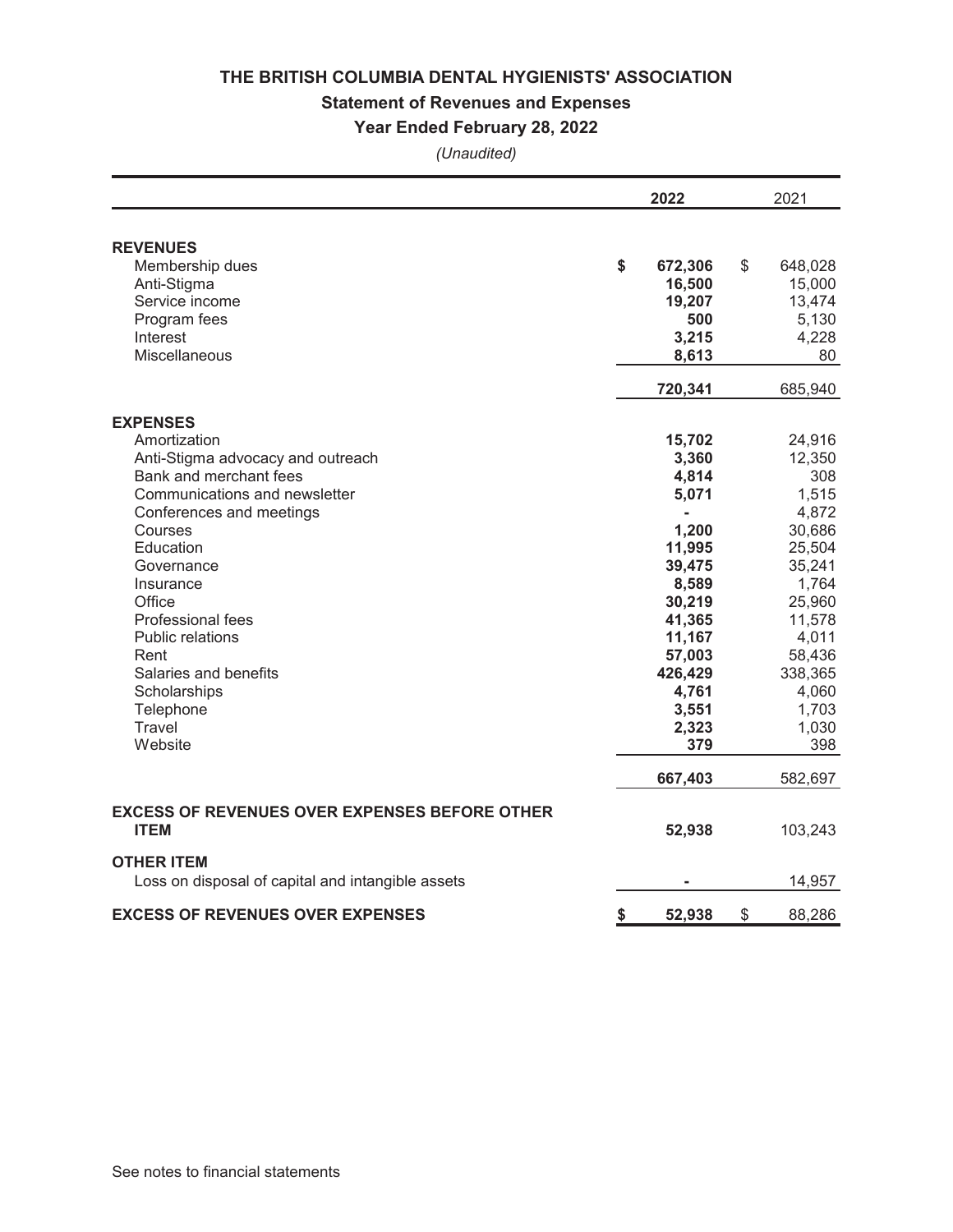# **Statement of Changes in Net Assets**

# **Year Ended February 28, 2022**

|                                                                     |    | General<br>Fund | Invested in<br>Capital and<br>Intangible<br>Assets | Internally<br>Restricted |     | 2022    |      | 2021    |
|---------------------------------------------------------------------|----|-----------------|----------------------------------------------------|--------------------------|-----|---------|------|---------|
| <b>NET ASSETS -</b><br><b>BEGINNING OF</b>                          |    |                 |                                                    |                          |     |         |      |         |
| <b>YEAR</b><br>Excess (deficiency) of<br>revenues over<br>expenses  | \$ | 258,805 \$      | 34,557                                             | \$<br>162,512 \$         |     | 455,874 | - \$ | 367,588 |
| Transfer to fund<br>acquisition of capital<br>and intangible assets |    | 67,336          | (15,702)                                           | 1,304                    |     | 52,938  |      | 88,286  |
|                                                                     |    | (19,987)        | 19,987                                             |                          |     | ۰       |      |         |
| <b>NET ASSETS - END OF</b><br><b>YEAR</b>                           | S  | 306,154         | \$<br>38,842                                       | \$<br>163,816            | - 5 | 508,812 | - \$ | 455,874 |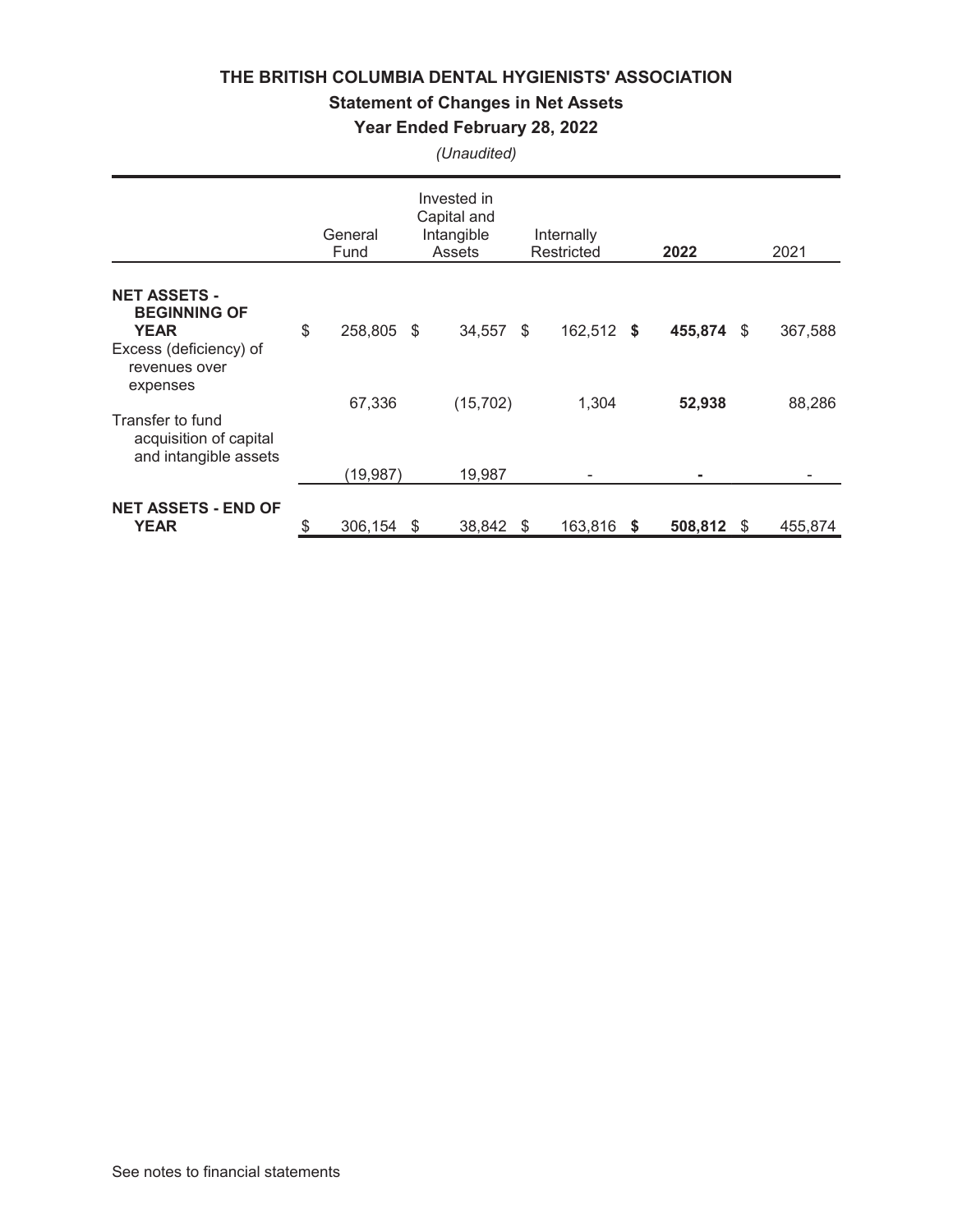# **Statement of Cash Flows**

# **Year Ended February 28, 2022**

|                                                                                                                                                                               | 2022                                              | 2021                                               |
|-------------------------------------------------------------------------------------------------------------------------------------------------------------------------------|---------------------------------------------------|----------------------------------------------------|
| Cash provided by (used for) the following activities<br><b>OPERATING ACTIVITIES</b>                                                                                           |                                                   |                                                    |
| Cash received from membership dues and contributions<br>Cash receipts from investment income<br>Cash paid for program service expenses<br>Cash paid for salaries and benefits | \$<br>662,966<br>3,216<br>(183, 361)<br>(426,429) | \$<br>682,887<br>4,228<br>(215, 564)<br>(338, 365) |
|                                                                                                                                                                               | 56,392                                            | 133,186                                            |
| <b>INVESTING ACTIVITIES</b>                                                                                                                                                   |                                                   |                                                    |
| Purchase of capital assets<br>Purchase of intangible assets<br>Transfer to internally restricted deposits<br>Increase in internally restricted deposit                        | (3,297)<br>(16, 691)<br>(1, 305)                  | (8, 566)<br>(18, 504)<br>(37, 462)<br>(63,302)     |
|                                                                                                                                                                               | (21, 293)                                         | (127, 834)                                         |
| <b>INCREASE IN CASH RESOURCES</b>                                                                                                                                             | 35,099                                            | 5,352                                              |
| <b>CASH RESOURCES, BEGINNING OF YEAR</b>                                                                                                                                      | 181,807                                           | 176,455                                            |
| <b>CASH RESOURCES, END OF YEAR</b>                                                                                                                                            | \$<br>216,906                                     | \$<br>181,807                                      |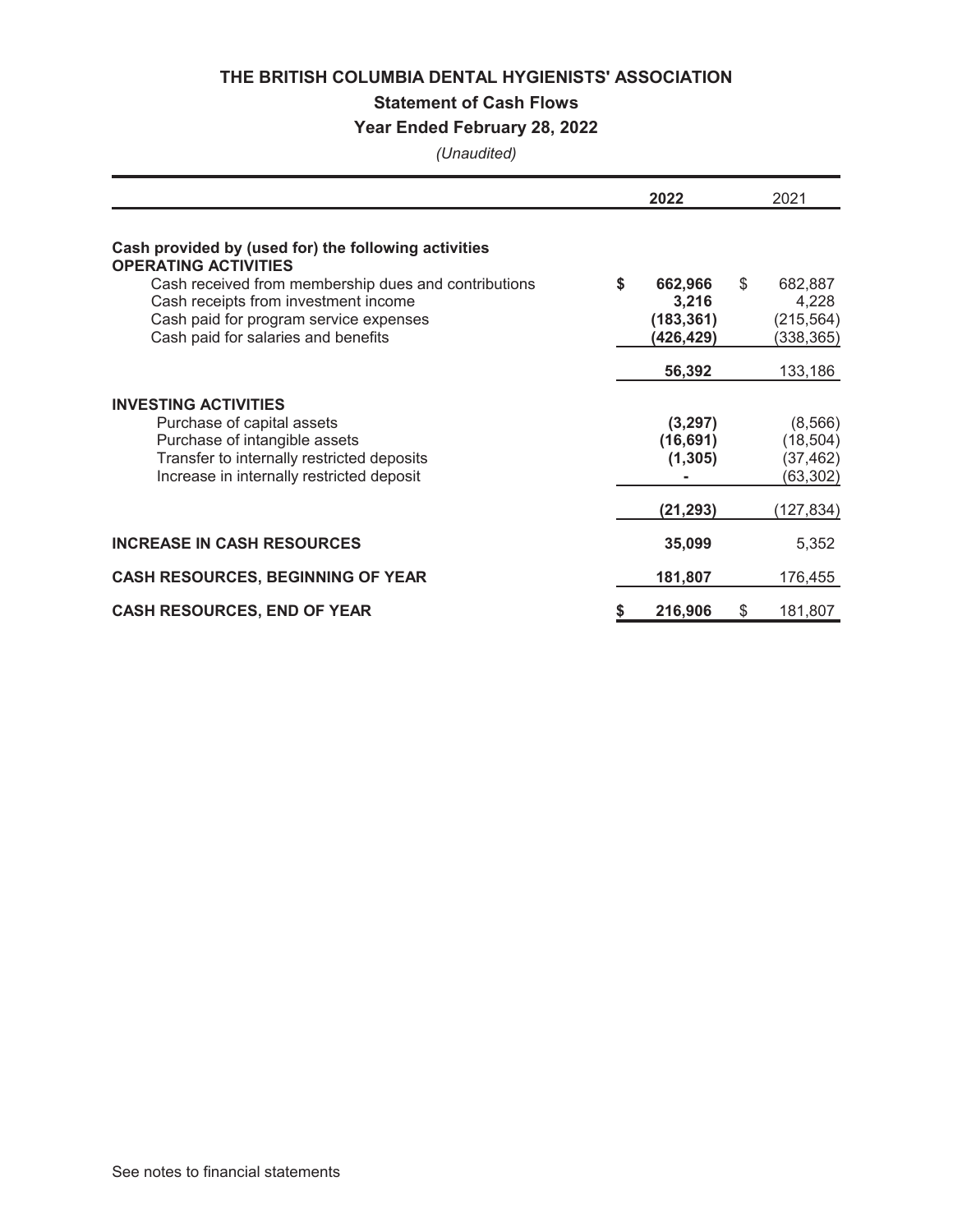# **Notes to Financial Statements**

# **Year Ended February 28, 2022**

### *(Unaudited)*

#### 1. INCORPORATION AND NATURE OF THE ORGANIZATION

BC Dental Hygienists' Association (the "Association") is incorporated under the authority of the Societies Act of British Columbia and is a not-for-profit organization and thus is exempt from income taxes. In order to maintain its status as a not-for-profit organization under the Income Tax Act (the "Act") the Association must meet certain requirements within the Act. In the opinion of management these requirements have been met.

The purpose of the Association is to effectively serve members of the province of British Columbia and to promote the professional growth of its members, advocate for the profession of dental hygiene, and support its members in improving the health of the public through oral health promotion.

# 2. SUMMARY OF SIGNIFICANT ACCOUNTING POLICIES

#### Basis of presentation

The financial statements have been prepared in accordance with Canadian accounting standards for not-for-profit organizations as issued by the Accounting Standards Board in Canada using the following significant accounting policies.

#### Revenue recognition

The Association follows the deferral method of accounting for contributions. Revenues with external restrictions are recognized as revenue in the year in which the related expenses are incurred. Revenues from membership dues are recognized in the period that the membership covers and when the amount can be reasonably estimated and collection is reasonably assured. Operational grants are recognized as revenue when the related expenses are incurred. Program fees are recognized as revenue when collection is reasonably assured and the program is delivered. Revenues restricted for the purchase of capital assets and intangible assets subject to amortization are deferred and amortized into revenue at a rate corresponding with the amortization rate for the related capital assets. All other revenues are recognized when received or when the amount can be reasonably estimated and collection is reasonably assured.

#### Contributed materials and services

Contributions of materials and services are recognized both as contributions and expenses in the statement of operations when a fair value can be reasonably estimated and when the materials and services are used in the normal course of the Association's operations and would otherwise have been purchased. Contributed materials and services in the year were \$nil (2021 - \$nil)..

#### Internally restricted net assets

The Association has internally restricted net assets for Special Projects and Contingency Fund. Net assets restricted for Special Projects are to be used to fund projects which are over \$10,000. Net assets restricted for Contingency Fund are to be used for unforeseen events or circumstances which directly affect the Association. These resources are not available for other purposes without the approval of the Board of Directors.

*(continues)*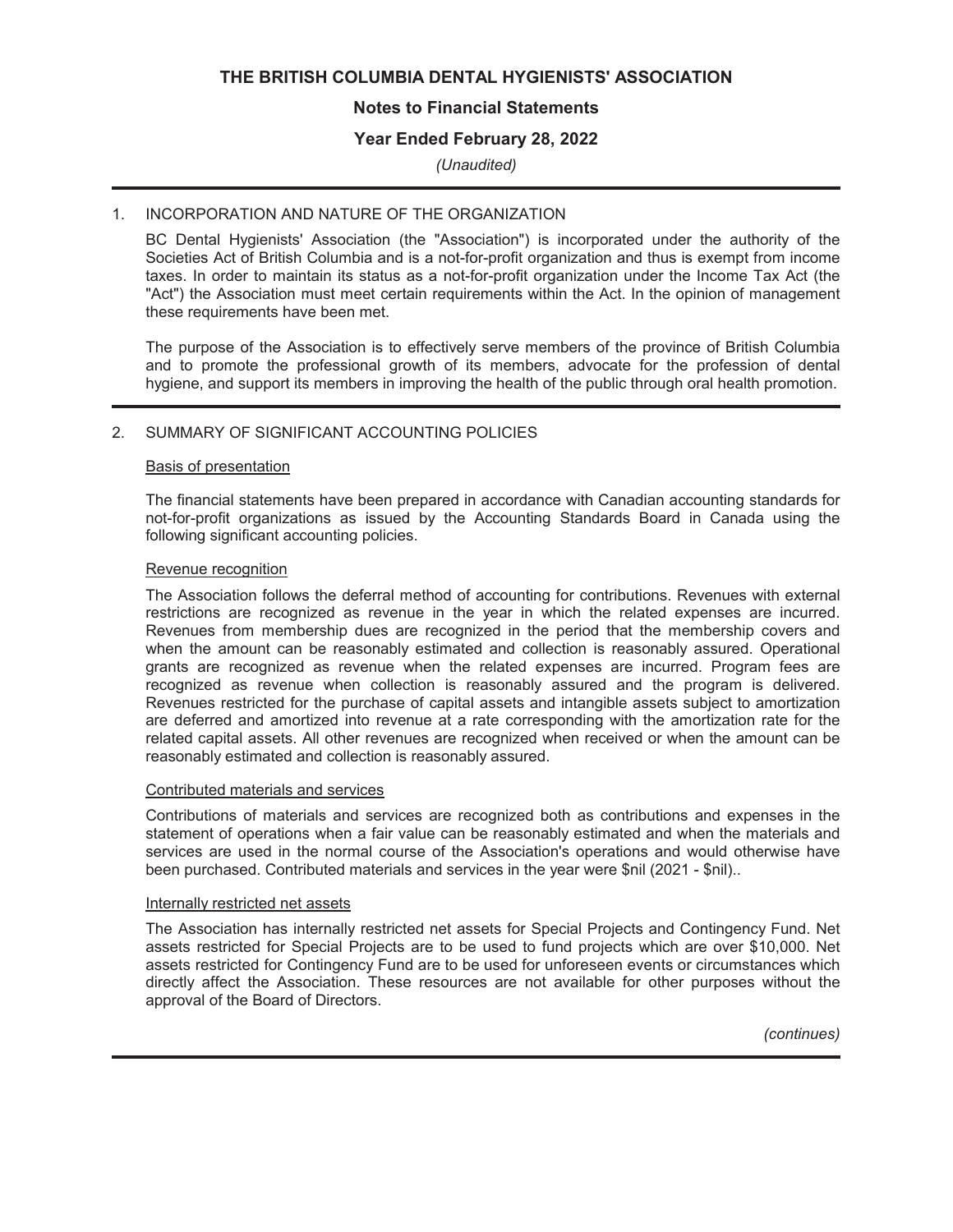# **Notes to Financial Statements**

# **Year Ended February 28, 2022**

*(Unaudited)*

#### 2. SUMMARY OF SIGNIFICANT ACCOUNTING POLICIES *(continued)*

#### Financial instruments

The Association recognizes its financial instruments when the Association becomes party to the contractual provisions of the financial instrument. All financial instruments are initially recorded at their fair value, including financial assets and liabilities originated and issued in a related party transaction with management. Financial assets and liabilities originated and issued in all other related party transactions are initially measured at their carrying or exchange amount in accordance with CPA Canada Handbook - Accounting Section 3840 Related Party Transactions.

At initial recognition, the Association may irrevocably elect to subsequently measure any financial instrument at fair value. The Association has not made such an election during the year, or in a prior year.

The Association subsequently measures investments in equity instruments quoted in an active market at fair value. All other financial assets and liabilities are subsequently measured at amortized cost.

Transaction costs and financing fees directly attributable to the origination, acquisition, issuance or assumption of financial instruments subsequently measured at fair value are immediately recognized in the excess of revenues over expenses for the current period. Conversely, transaction costs and financing fees are added to the carrying amount for those financial instruments subsequently measured at cost or amortized cost.

#### Financial asset impairment

The Association assesses impairment of all of its financial assets measured at cost or amortized cost. The Association groups assets for impairment testing when available information is not sufficient to permit identification of each individually impaired financial asset in the group; there are numerous assets affected by the same factors; or no asset is individually significant. Management considers whether the issuer is having significant financial difficulty; whether there has been a breach in contract, such as a default or delinquency in interest or principal payments in determining whether objective evidence of impairment exists. When there is an indication of impairment, the Association determines whether it has resulted in a significant adverse change in the expected timing or amount of future cash flows during the year. If so, the Association reduces the carrying amount of any impaired financial assets to the highest of: the present value of cash flows expected to be generated by holding the assets; the amount that could be realized by selling the assets; and the amount expected to be realized by exercising any rights to collateral held against those assets. Any impairment, which is not considered temporary, is included in current year excess of revenues over expenses.

The Association reverses impairment losses on financial assets when there is a decrease in impairment and the decrease can be objectively related to an event occurring after the impairment loss was recognized. The amount of the reversal is recognized in the excess of excess in the year the reversal occurs.

*(continues)*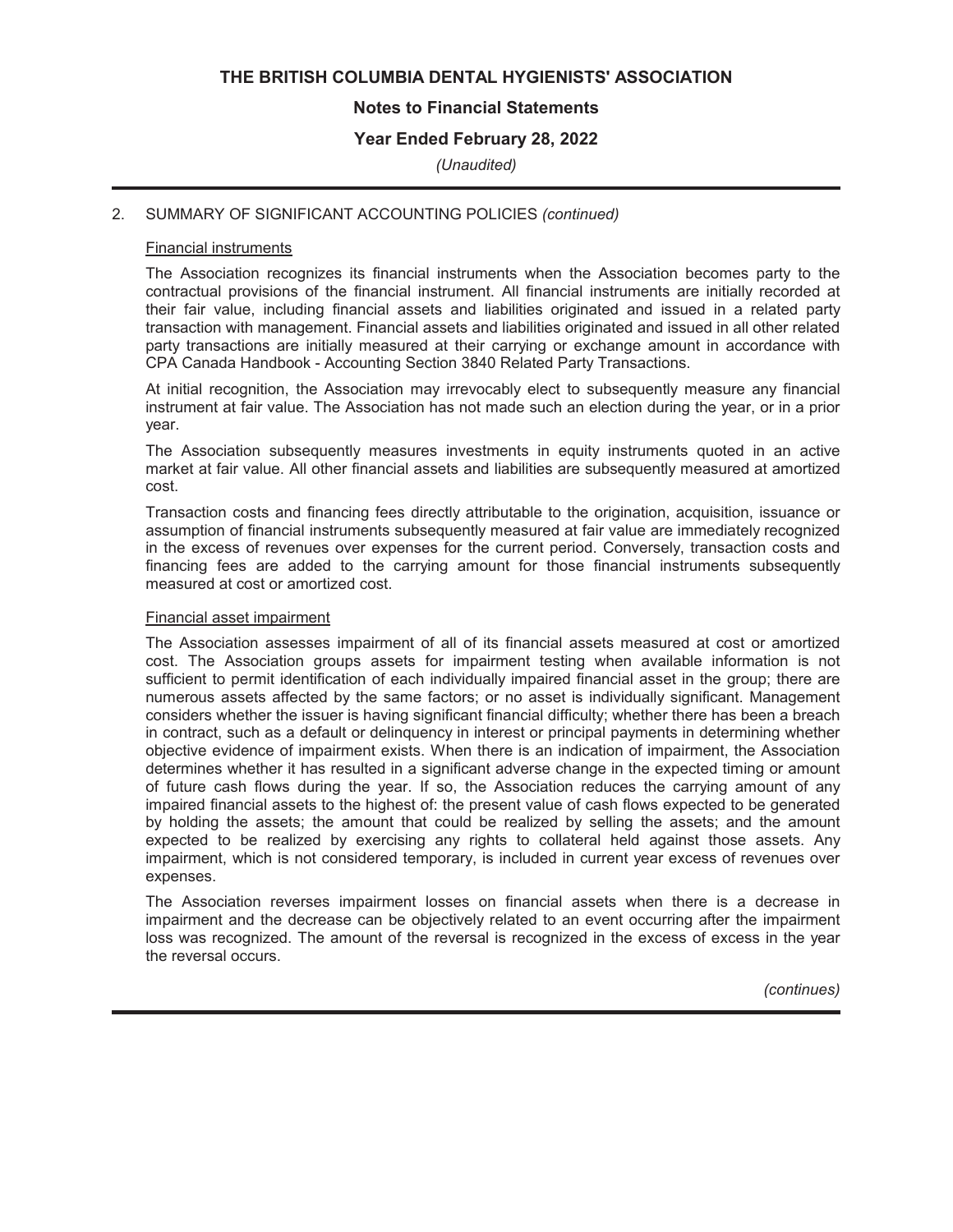# **Notes to Financial Statements**

# **Year Ended February 28, 2022**

*(Unaudited)*

#### 2. SUMMARY OF SIGNIFICANT ACCOUNTING POLICIES *(continued)*

#### Capital assets

Capital assets are stated at cost.

Amortization is provided using the straight-line method at rates intended to amortize the cost of assets over their estimated useful lives.

| 2 years |
|---------|
| 5 years |
| 5 years |
| 5 years |
|         |

#### Intangible assets

The specified intangible asset is recognized at cost and reported apart from goodwill and consists of website development costs. Amortization is provided using the straight-line method over a five year period. When an intangible asset no longer contributes to the Association's ability to provide services, its carrying amount is written down to residual value, if any.

#### Measurement uncertainty (use of estimates)

The preparation of financial statements in conformity with Canadian accounting standards for not-forprofit organizations requires management to make estimates and assumptions that affect the reported amounts of assets and liabilities and disclosure of contingent assets and liabilities at the date of the financial statements, and the reported amounts of revenues and expenses during the reporting period. Amortization is based on the useful life of capital assets and intangible asset.

These estimates and assumptions are reviewed periodically and, as adjustments become necessary they are reported in excess of revenues and expenses in the periods in which they become known.

#### 3. SHORT-TERM DEPOSITS

**2022** 2021 Short-term deposit, matured April 21, 2021 with interest at 1.5% **\$** - \$ 40,000 Short-term deposit, matured April 24, 2021 with interest at 1.5% **-** 63,302 **\$ -** \$ 103,302 4. LONG-TERM DEPOSIT **2022** 2021 Long-term deposit, maturing April 24, 2023 with interest at 0.90% **\$ 104,851** \$ -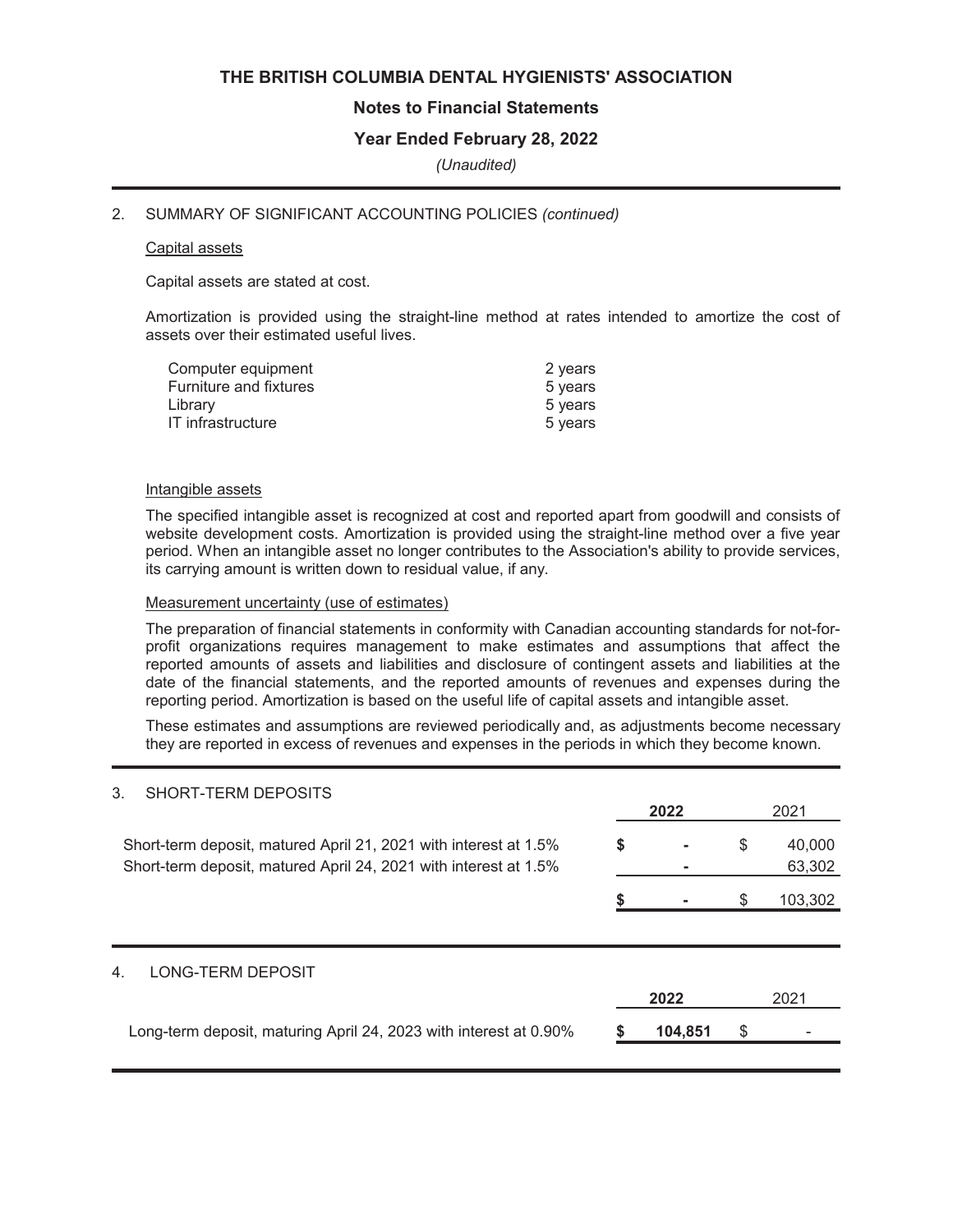# **Notes to Financial Statements**

# **Year Ended February 28, 2022**

# *(Unaudited)*

# 5. CAPITAL ASSETS

|    |                                                                                                                                                              | Cost                                       |                | Accumulated<br>amortization          | 2022<br><b>Net book</b><br>value |                   |                | 2021<br>Net book<br>value |  |  |
|----|--------------------------------------------------------------------------------------------------------------------------------------------------------------|--------------------------------------------|----------------|--------------------------------------|----------------------------------|-------------------|----------------|---------------------------|--|--|
|    | Computer equipment<br>Furniture and fixtures<br>Library<br>IT Infrastructure                                                                                 | \$<br>42,543<br>12,657<br>25,208<br>35,479 | $\mathfrak{S}$ | 40,071<br>12,657<br>25,208<br>27,264 | \$                               | 2,472<br>8,215    | \$             | 743<br>15,310             |  |  |
|    |                                                                                                                                                              | \$<br>115,887                              | \$             | 105,200                              | \$                               | 10,687            | \$             | 16,053                    |  |  |
| 6. | <b>INTANGIBLE ASSETS</b>                                                                                                                                     |                                            |                |                                      |                                  | 2022              |                | 2021                      |  |  |
|    | Website<br>Accumulated amortization                                                                                                                          |                                            |                |                                      | \$                               | 35,195<br>(7,039) | \$             | 18,504                    |  |  |
|    |                                                                                                                                                              |                                            |                |                                      | \$                               | 28,156            | $\$\$          | 18,504                    |  |  |
| 7. | <b>INTERNALLY RESTRICTED DEPOSIT</b>                                                                                                                         |                                            |                |                                      |                                  |                   |                |                           |  |  |
|    |                                                                                                                                                              |                                            |                |                                      |                                  | 2022              |                | 2021                      |  |  |
|    | Special projects deposits<br>Term deposit, maturing January 18, 2023 with interest at 0.65%<br>Term deposit, matured January 18, 2022 with interest at 0.80% |                                            |                |                                      | \$                               | 163,817           | \$             | 162,512                   |  |  |
|    |                                                                                                                                                              |                                            |                |                                      | S                                | 163,817           | $\mathfrak{S}$ | 162,512                   |  |  |
|    |                                                                                                                                                              |                                            |                |                                      |                                  |                   |                |                           |  |  |

# 8. LEASE COMMITMENTS

The Association is committed to lease payments for a photocopier until August 2024. Future minimum payments total \$4,830 (2021 - \$6,762)

The Association is committed to lease payments for its premises in Burnaby, BC, until May 2023. Future minimum lease payments total \$71,249 (2021 - \$128,248).

The Association is also responsible for its proportionate share of its operating costs.

Total future annual minimum lease payments related to the obligations under lease, are as follows:

| 2023<br>2024<br>2025 | \$<br>58,931<br>16,182<br>966 |
|----------------------|-------------------------------|
|                      | 76,079                        |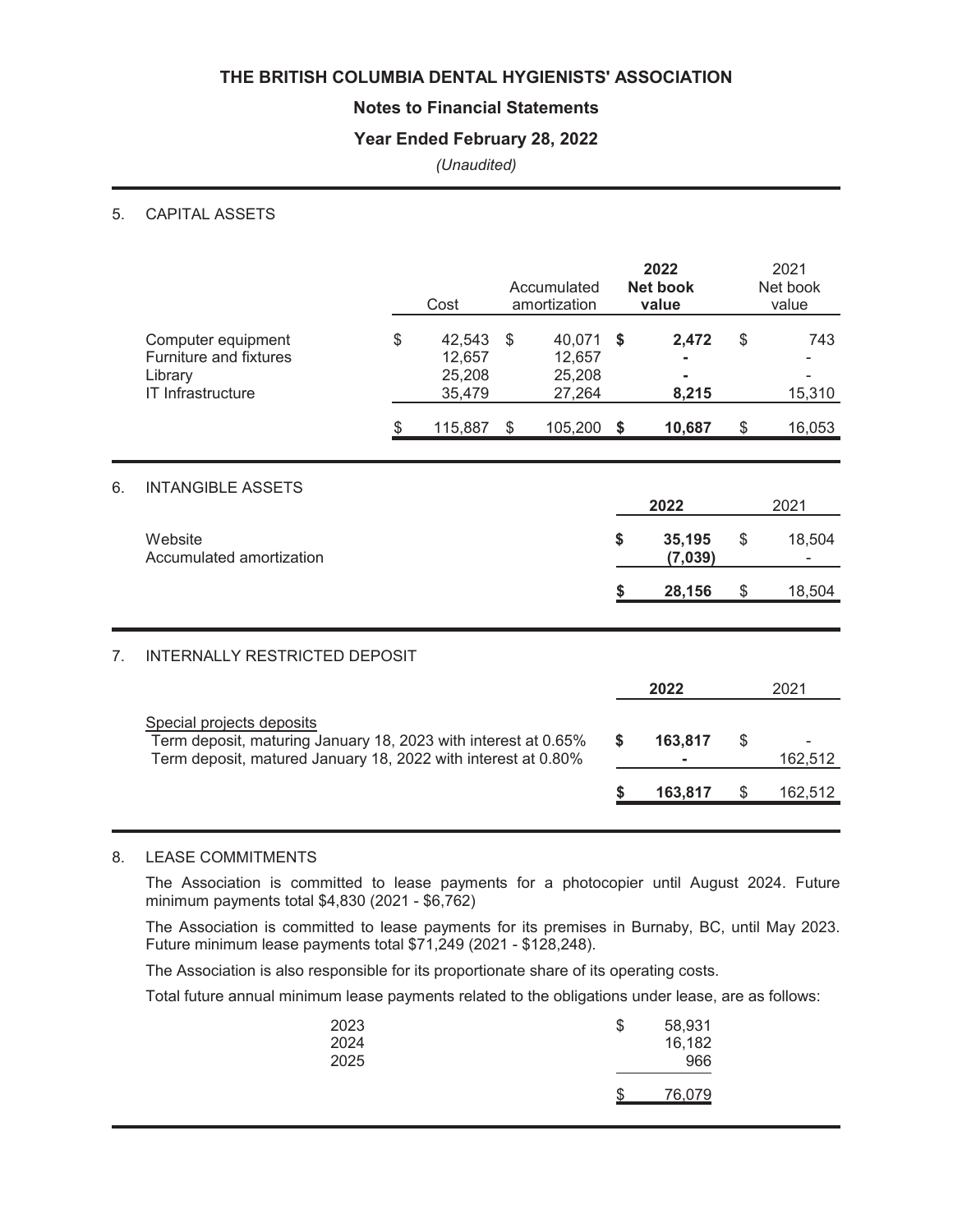# **Notes to Financial Statements**

# **Year Ended February 28, 2022**

*(Unaudited)*

# 9. COVID-19

The recent outbreak of coronavirus, also known as "COVID-19", has spread across the globe and is impacting worldwide economic activities. Conditions surrounding the coronavirus continue to rapidly evolve and government authorities have implemented emergency measures to mitigate the spread of the virus. The outbreak and the related mitigation measures will have an adverse impact on global economic conditions as well as on the Company's operations. The extent to which the coronavirus may impact the Company's operations will depend on future developments, such as the ultimate geographic spread of the disease, the duration of the outbreak, travel restrictions, business disruptions, and the effectiveness of actions taken in Canada and other countries to contain and treat the disease. These events are highly uncertain and as such, the Company cannot determine the financial impact at this time.

#### 10. INTERNALLY RESTRICTED NET ASSETS

|                            | Special Projects Contingency |                          | 2022    | 2021    |
|----------------------------|------------------------------|--------------------------|---------|---------|
| Balance, beginning of year | 162.512 \$                   | $\overline{\phantom{a}}$ | 162.512 | 125.050 |
| <b>Transfers</b>           | 1.305                        | ٠                        | 1.305   | 37,462  |
| Balance, end of year       | 163.817                      | ٠                        | 163.817 | 162,512 |

#### 11. FINANCIAL INSTRUMENTS

The organization is exposed to various risks through its financial instruments and has a comprehensive risk management framework to monitor, evaluate and manage these risks. The following analysis provides information about the organization's risk exposure and concentration as of February 28, 2022.

#### Credit risk

Credit risk is the risk that one party to a financial instrument will cause a financial loss for the other party by failing to discharge an obligation. The Association is exposed to credit risk mainly in respect to term deposits. All of the association's cash and term deposits are held by one credit union, consequently there is a concentration of credit risk. This risk is managed by using a major credit union that is a high credit quality financial institution as determined by rating agencies. Credit risk is assessed as low.

#### Interest rate risk

Interest rate risk is the risk that the value of a financial instrument might be adversely affected by a change in the interest rates. Changes in market interest rates may have an effect on the cash flows associated with some financial assets and liabilities, known as cash flow risk, and on the fair value of other financial assets or liabilities, known as price risk.

The Association is exposed to interest rate price risk on its investments as they are at fixed rates. The Association's investments have interest rates that vary from 0.90% to 1.5% (2021 - 1.25% to 2.65%).

Unless otherwise noted, it is management's opinion that the organization is not exposed to significant other price risks arising from these financial instruments.